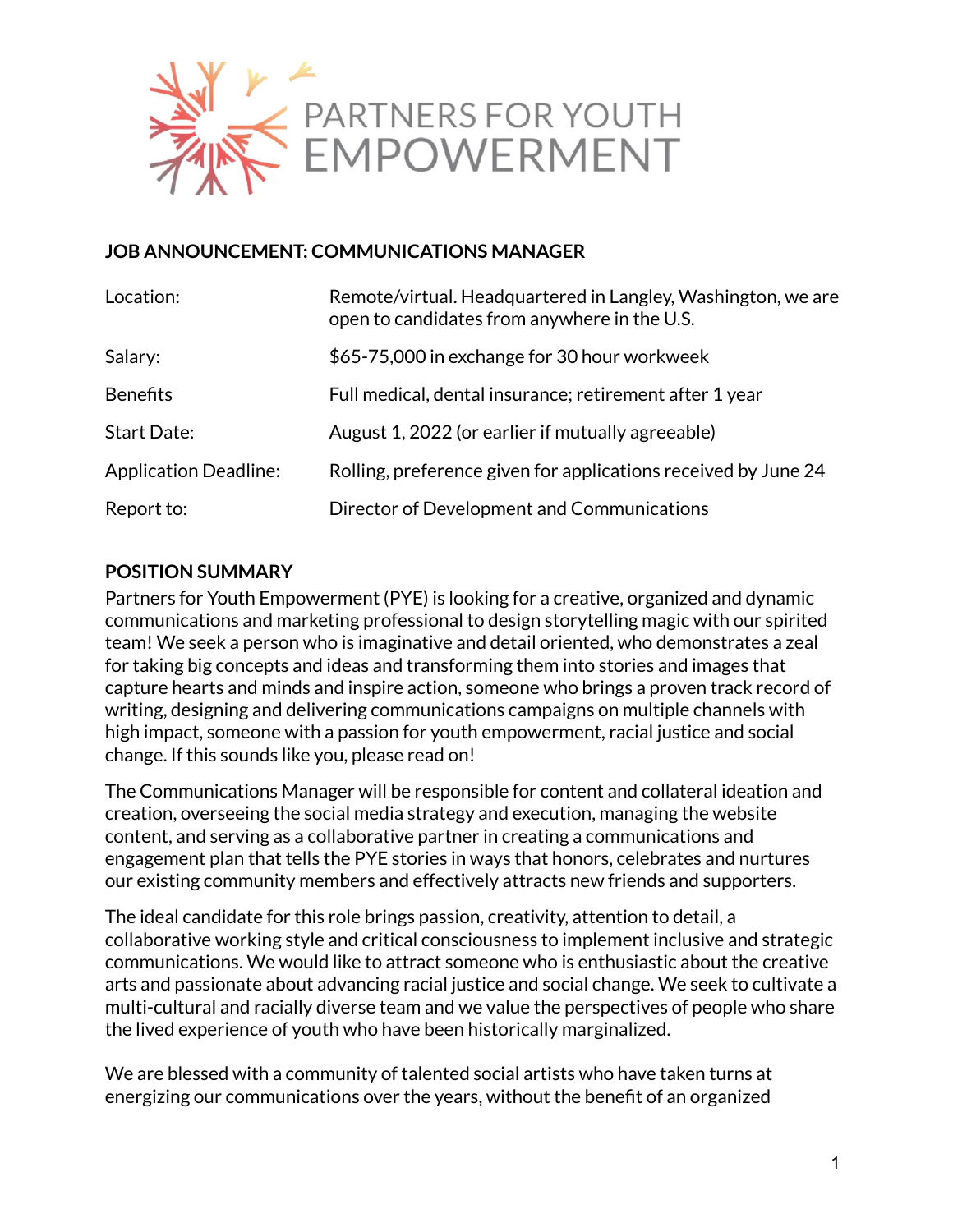communications plan, professional experience in communications or sufficient resources. Now we have better structure and capacity to bring a full-time person onto the team to fulfill our communication needs, and we are well-positioned and eager to dedicate the time, energy and investment to collectively energize our story-telling potential and create new engagement strategies to help us achieve our big goals.

## **ABOUT PARTNERS IN YOUTH EMPOWERMENT:**

Partners for Youth Empowerment is a global non-profit, based in the Seattle, WA area dedicated to liberating the creative potential of young people. Our creative community model empowers young people ages 13-19, along with educators, youth workers and social artists who support youth in their communities. PYE is in an exciting time in its evolution. We have just landed some major contracts and new investors that are calling us to both deepen our purpose and expand our global network—and we are embarking on an incredible journey.

Since 1996, our Power of Hope camps have inspired and uplifted thousands of young people to express their creative confidence, develop positive identity and build relationships across differences to strengthen their communities. We have trained thousands of youth and adults in more than 20 countries with our creative community model. Together with our global network of Creative Facilitation practitioners and partner youth organizations, we have touched the lives of hundreds of thousands of young people around the world.

We are a small but mighty staff working with a modest budget, yet because we work collaboratively and innovatively, together with our practitioners and partners, we are able to achieve a large impact. As young people today are facing intersecting traumas and systemic inequities such as racial injustice and climate catastrophe that deteriorate health, society, communities, families and the earth, we are reckoning with our responsibility and our own creative potential to serve them even better than before.

# **ESSENTIAL JOB FUNCTIONS:**

- Hold primary responsibility for all of the daily communications and marketing efforts at PYE.
- Report to the Director of Development & Communications and collaborate with the PYE core staff team and community of social artists and youth who are involved in our programs.
- Design, develop, and implement an integrated external communications & marketing plan that directly supports the mission, vision, impact aspirations and strategies of PYE.
- Execute and manage communications and marketing strategies and campaigns designed to amplify PYE's work, happenings, impact, and fundraising efforts.
- Support the Director of Development & Communications in creating donor-centric materials such as cases for support, annual reports. grant proposals, and additional outreach and fundraising materials as needed.
- Write and create content for all of PYE's print and digital publications and materials (e.g. newsletters, reports, brochures, flyers, etc.);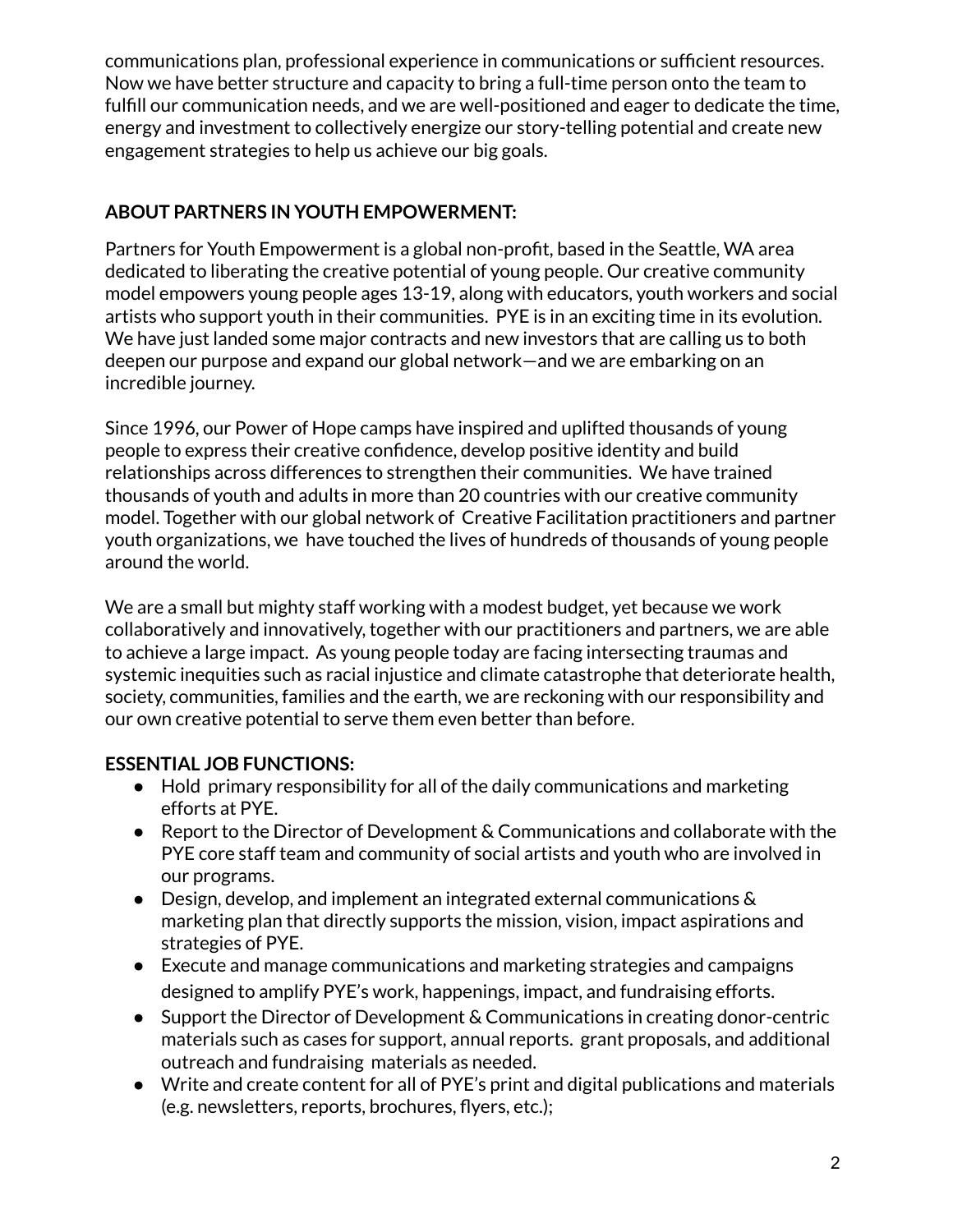- Work closely with PYE team members to draft content for announcements to our network.
- Manage all website related content, projects, and updates.
- Develop and execute a social media strategy
- Track and draft communications and marketing reports as needed (i.e. social media analytics and ad budgets)
- Attend and actively participate in PYE core team meetings, retreats, and communications related programs and meetings.
- Develop a deep knowledge of the programming, and build trust with program team members and the young people & youth workers we center, in order to translate stories of impact into communication strategies and materials.

# **QUALIFICATIONS:**

PYE is an organization that values lived experience above formal credentials. In an effort to shift our practices to become a more equitable organization, we recognize and appreciate a candidate with the commensurate experience and accomplishments relevant to the responsibilities for this position. The person selected for this role will be joining a small team with a shared leadership approach.

The ideal candidate is confident in their creativity and is up to date with trends and changes in the field of marketing and communications, including using video and other forms of social media to communicate and engage.

Knowledge, Skills, and Experience

- Excellent communication skills and ability to articulate the mission and vision of PYE to diverse audiences.
- A minimum of 3 years of successful professional experience working in communications, marketing or work from a transferable field.
- Skilled writer, editor, graphic designer and content creator with experience in social media communications.
- Self-starter, results-oriented, entrepreneurial, creative, innovative thinker, and doer
- Prior experience in the youth sector and passion for youth empowerment is a huge plus
- Espouses the \*Essential core PYE values (see below)
- Ability to work in fast-paced environment
- Excellent organizational skills and attention to details

Successful candidates will demonstrate an ability to create compelling and powerful messages and campaigns and an ability to use the following or similar digital communications and marketing tools and platforms. We currently use:

- Hootsuite & Sprout Social for scheduling social media post on LinkedIn, Youtube, Facebook, Twitter, and Instagram
- Canva for design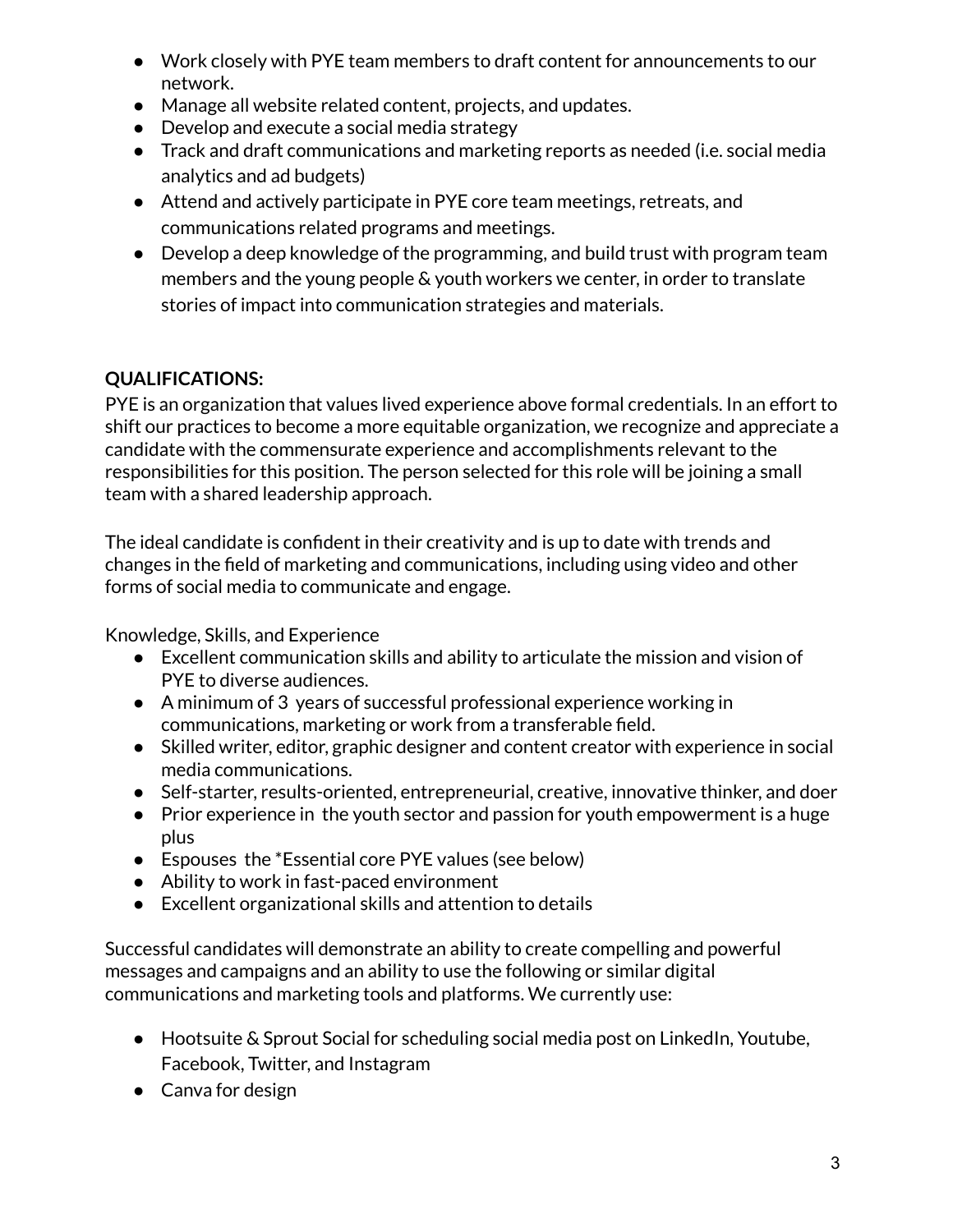- Asana for project management
- Wordpress for our website
- iContact for email campaigns and newsletter
- Salesforce for customer relationship management

Like all of our positions, the Communications Manager will work remotely. The majority of our team lives in the Seattle area, but we are open to candidates who live in other locations in the United States. We use a collaborative and flexible work schedule that makes the most of time we spend together online, occasional in-person gatherings, and innovative use of asynchronous channels and platforms of communication such as Google Teams and Asana.

### **ESSENTIAL CHARACTERISTICS:**

At PYE we embrace personal and organizational healing as part of work. We position ourselves as learners, commit to self-exploration and growth, demonstrate vulnerability and authenticity, and ground our work from a position of abundance while embracing complexity.

In this spirit, we follow a 30-hour work week as a key value of holistically supporting staff, humanizing work and living into values of restoring ease and well-being, amplifying our creative agency to serve our purpose and maintaining healthy commitment to community.

PYE believes it is *essential* that every member of the team embodies our certain characteristics to create healthy and creative spaces for ourselves and young people to thrive. A PYE Core Team Member is a relational person who fits into a culture that is deeply committed to fostering community spaces in which the following needs are tended:

- Expressing ourselves through artistic practices accessible to everyone
- Developing emotional resilience and exploring our inner worlds
- Nurturing relationships with ourselves, eachother, the land and community
- Standing in our truth and power, and holding ourselves and each other accountable
- Practicing a multi-racial, inclusive commitment to social justice

We are committed to creating an even more diverse team and are proud to be an equal opportunity employer. We encourage and value applicants with lived experience in non-dominant social locations.

#### **BENEFITS:**

- Flexible scheduling, remote work and a 30-hour work week
- Full medical and dental insurance
- Paid holidays and sick leave
- Retirement benefits begin after one year of employment
- Mentoring and professional development opportunities